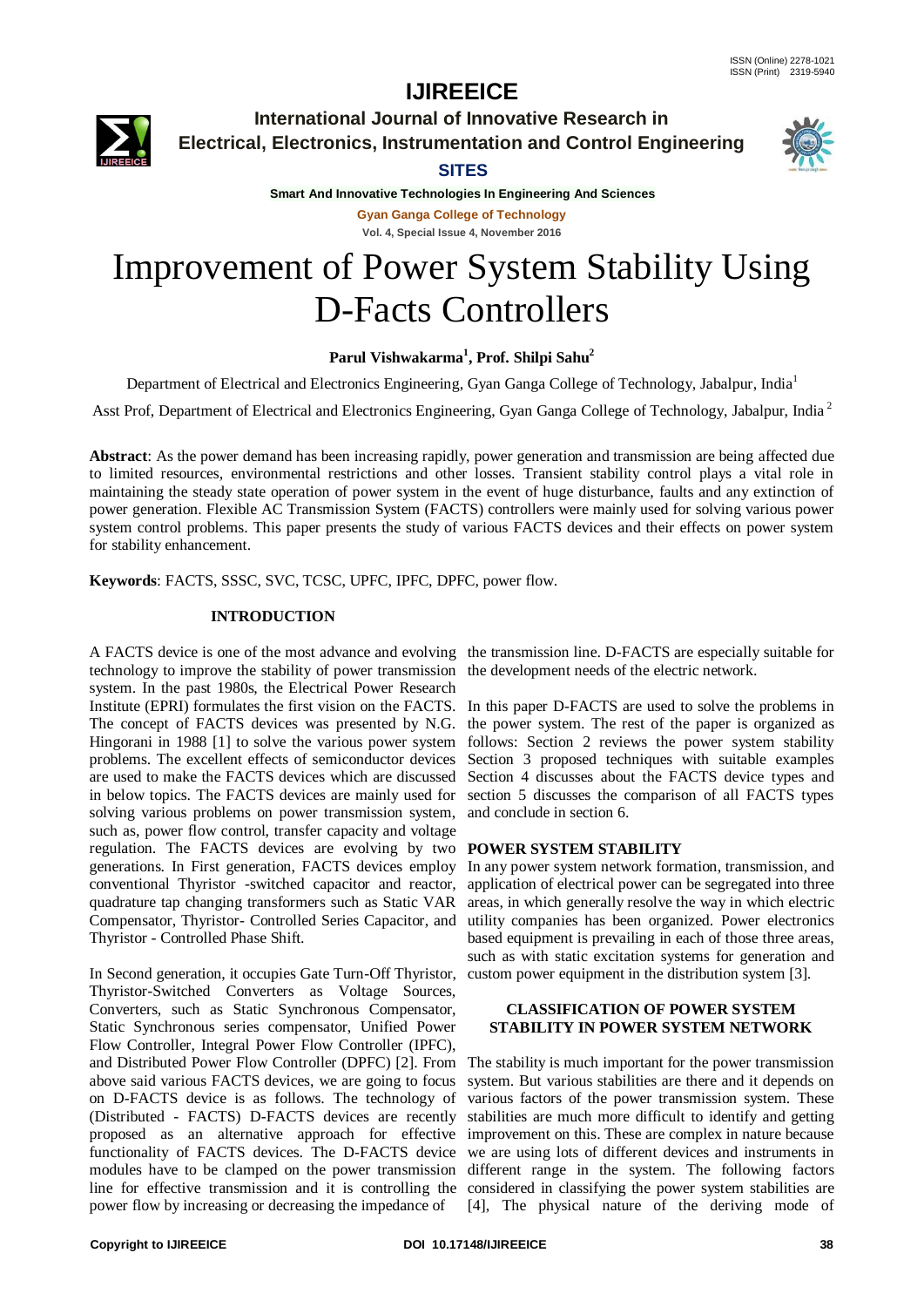

## **International Journal of Innovative Research in Electrical, Electronics, Instrumentation and Control Engineering**

#### **SITES**



#### **Smart And Innovative Technologies In Engineering And Sciences**

**Gyan Ganga College of Technology**

**Vol. 4, Special Issue 4, November 2016**

fluctuation as designate by the main system fluctuate in **i. Large - interruption voltage stability** which fluctuation can be observed.

a) The volume of disturbance studied which influences the method of calculation and prediction of stability.

b) These devices process and time span that must be taken into deliberation in order to asses' stability.

c) The proper way of calculation and prediction of stability. Now will see the different classifications of **ii. Small - interruption voltage stability** power system stability.

#### **A) ROTOR ANGLE STABILITY**

Rotor angle stability means the ability of synchronous machine of an interconnected power system network to persist in synchronism subsequently been subjected to an interruption. It depends upon the capacity to maintain or restore the equilibrium between mechanical torque and electromagnetic torque of the synchronous machine in the system. The instability of this case occurs because of the increasing angular swing of the generators or the loss of synchronism with other generators [4]. The loss of synchronism in the system happens by the non-equilibrium state between the mechanical torque and electromagnetic torque and the speed difference between the generators.

#### **B) VOLTAGE STABILITY OF POWER SYSTEM**

Voltage stability of power system means the ability of the power system to maintain steady voltage at all the transmission lines in the system after being affected by a disturbance from initial operating condition. This stability depending on to maintain or restore equilibrium between the load demand and supply from the power system [5, 6]. The effect of instability in this case is formed of progressive fall or rise of voltage of transmission lines. The reason for this instability in this loss of load is tripping of transmission lines or other elements and loss of synchronism. And also a run-down situation induces 19]. voltage fluctuation occurs. When load dynamic struggle to restore power consumption, apart from the capacity of the **SVC-STATIC VAR COMPENSATOR** transmission network and connected generation [7, 8, 9].

The main circumstances contributing to voltage drop because when the active and reactive power flow through inductive reactance of the system [10]. And this happens when the generators swing their field or armature current time- overload competence limits [11]. There are plenty voltage instabilities are there like voltage drop voltage surge and there like voltage etc., this all can be minimized by maintaining the condition of generators and other devices in good manner [12]. And good operating condition and design of machineries and equipments and skilled operated periodically maintenance [13]. For the best analysis of the voltage stability it has two sub categorized as follows:

Large interruption voltage stability assigns to the system's ability to manage steady voltages subsequent large interruption being system faults, loss of generation, or circuit exigency. This ability is resolved by the system and load characteristics, and interactions of both continuous and discrete control protections.

Small interruption voltage stability assigns to the system's ability to maintain steady voltage when subjected to minimum perturbations such as incremental change in system load [14]. This mode of stability is clout by the characteristics of loads, continuous control, and discrete control at a given instant of time.

#### **C) FREQUENCY STABILITY OF POWER SYSTEM**

Frequency stability assign to capability of a power system to manage steady frequency subsequent a severe system disconcerted resulting in a significant imbalance between generation and load [15]. It depends upon the capability to manage/reinstate equilibrium betwixt system generation and load, with minimum inadvertent loss of load [16]. Fluctuations that may conclusion ensue in the form of uninterrupted frequency swings well-known to trip of generating unit or load [17].

### **TYPES OF FACTS DEVICES**

There are various types of FACTS devices which is having its own attribute and working principle are discussed here in detail, they are static VAR compensator (SVC), and Thyristor controlled series capacitor (TCSC), unified power flow controller (UPFC), Integral power flow controller (IPFC), Static Synchronous series compensator (SSSC), Distributed power flow controller (DPFC) [18,

It is connected with the transmission line in parallel connection. It is working as a generator as well as a load for the transmission line [20]. Its output is adjusted to control the various phenomena in the power transmission line for better steady state transmission. It has been connected to the transmission line for controlling several variables [36].

But the primary purpose is quick control of voltage at its weak point of the network. The SVC can connect either mid place or end of the transmission line as we required. Its basic operation is same as synchronous condensers, but without rotating parts. It is working by supplying or absorbing the reactive power from the transmission line. The installation of SVC is shown in Figure-2.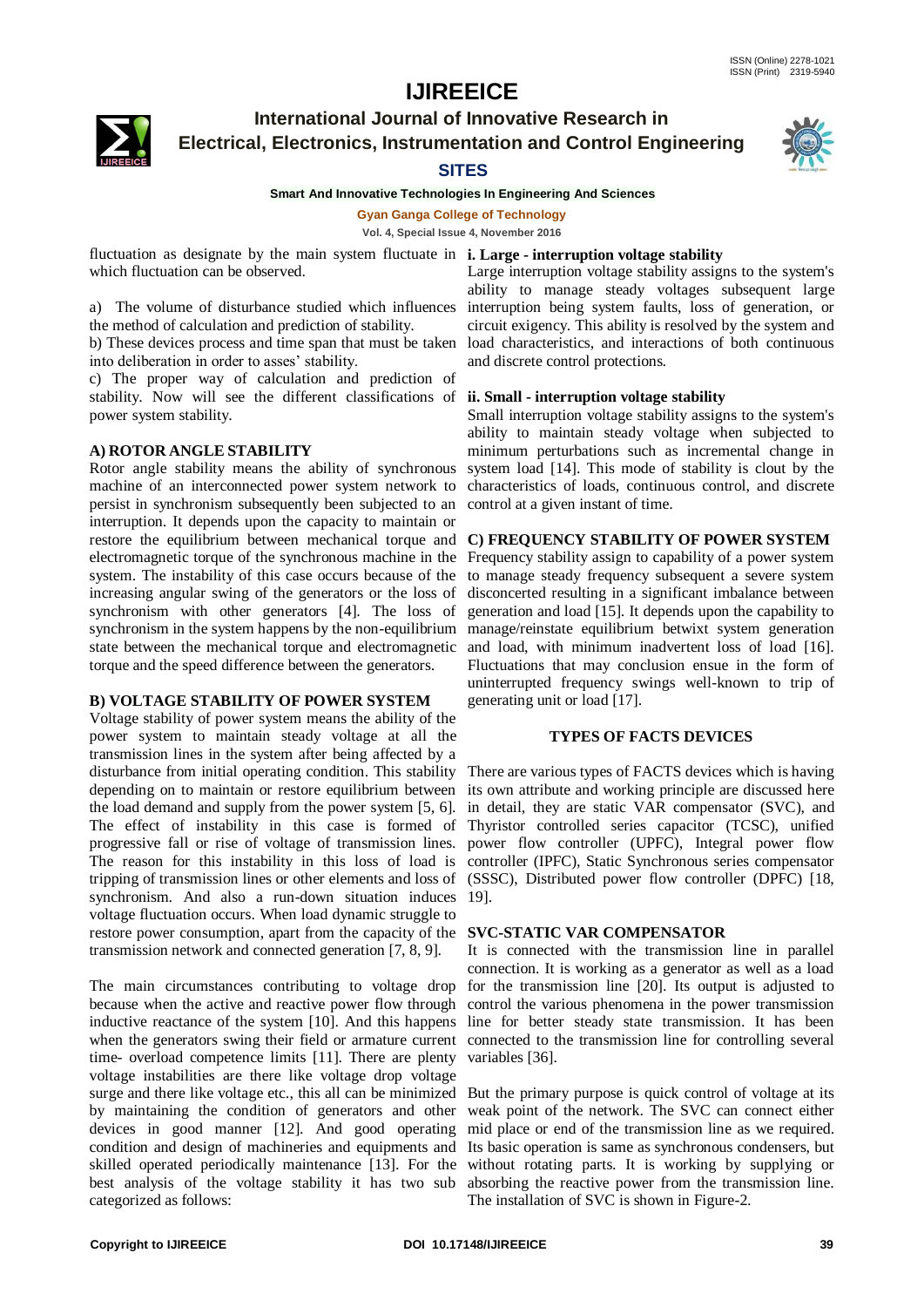**International Journal of Innovative Research in Electrical, Electronics, Instrumentation and Control Engineering**

### **SITES**



**Gyan Ganga College of Technology**

**Vol. 4, Special Issue 4, November 2016**



**Figure-2.** SVC- Static VAR compensator.

#### **TCSC-THYRISTOR CONTROLLED SERIES CAPACITOR**

It is slightly different from SVC. TCSC is directly connected to the AC transmission line whose capacity of power transmission has to improve [36]. It is connected by series connection with main line. The illustration is shown in Figure-3. Static Voltage Stability.

Margin Enhancement using TCSC says the combination of TCR and capacitor allows the capacitive reactance to be smoothly controlled according to a specified controlled over a wide range [39]. The main drawbacks in TCSC is not giving high voltage profile when compare to other devices



**Figure-3.** TCSC- Thyristor controlled series capacitor.

#### **SERIES COMPENSATOR**

It has a DC-AC converter and it is connected to a transmission line by series connection through a transformer. It can be act as synchronous voltage source, it major components of UPFC are two AC/DC converters, can inject sinusoidal voltage of vary and controllable series and shunt transformer and the capacitor. One amplitude and series in phase angle. This voltage is AC/DC converter is connected in series along the relatively quadrature along the line current. The small transmission line over a series. And the other is connected amount of the injected voltage lies in phase with line parallel with the transmission line through shunt current which provides the losses in the inverter. The transformer. The DC output side of the both converters is injected voltage provides the effect of fixing inductive or connected with the capacitor [40] [41]. This capacitor capacitive reactance in series with the transmission line. gives DC voltage for the converter operation.

The importance is the injected voltage must be quadrature with line current [37, 38]. This capacitive or inductive reactance makes the smooth and steady power flow in the power flow in the power transmission line. The schematic representation of SSSC is shown in Figure-4.



**Figure-4** SSSC-Static synchronous series compensator

It has a DC-AC converter and it is connected to a transmission line by series connection through a transformer. It can be acted as a synchronous voltage source as it can inject a sinusoidal voltage of variable and controllable amplitude and phase angle in the series. This voltage is almost in quadrature with the line current. A small amount of the injected voltage lies in phase with line current which provides the losses in the inverter. The injected voltage provides the effect of fixing an inductive or capacitive reactance in series with the transmission line. The importance is the injected voltage must be quadrature with line current. This capacitive or inductive reactance makes the smooth and steady power flow in the power flow in the power transmission line. The main disadvantage of this device is the voltage acts in opposition to leading quadrature voltage appearing across the transmission-line inductance.

#### **UPFC- UNIFIED POWER FLOW CONTROLLER**

Compare with the above discussed FACTS devices. The UPFC has the best effect on efficient steady state transmission. Because of its design and working principle it's having such technology. This technology is settling effect on steady state, dynamic and transient stabilities. The design illustration of UPFC is shown in Figure-5. The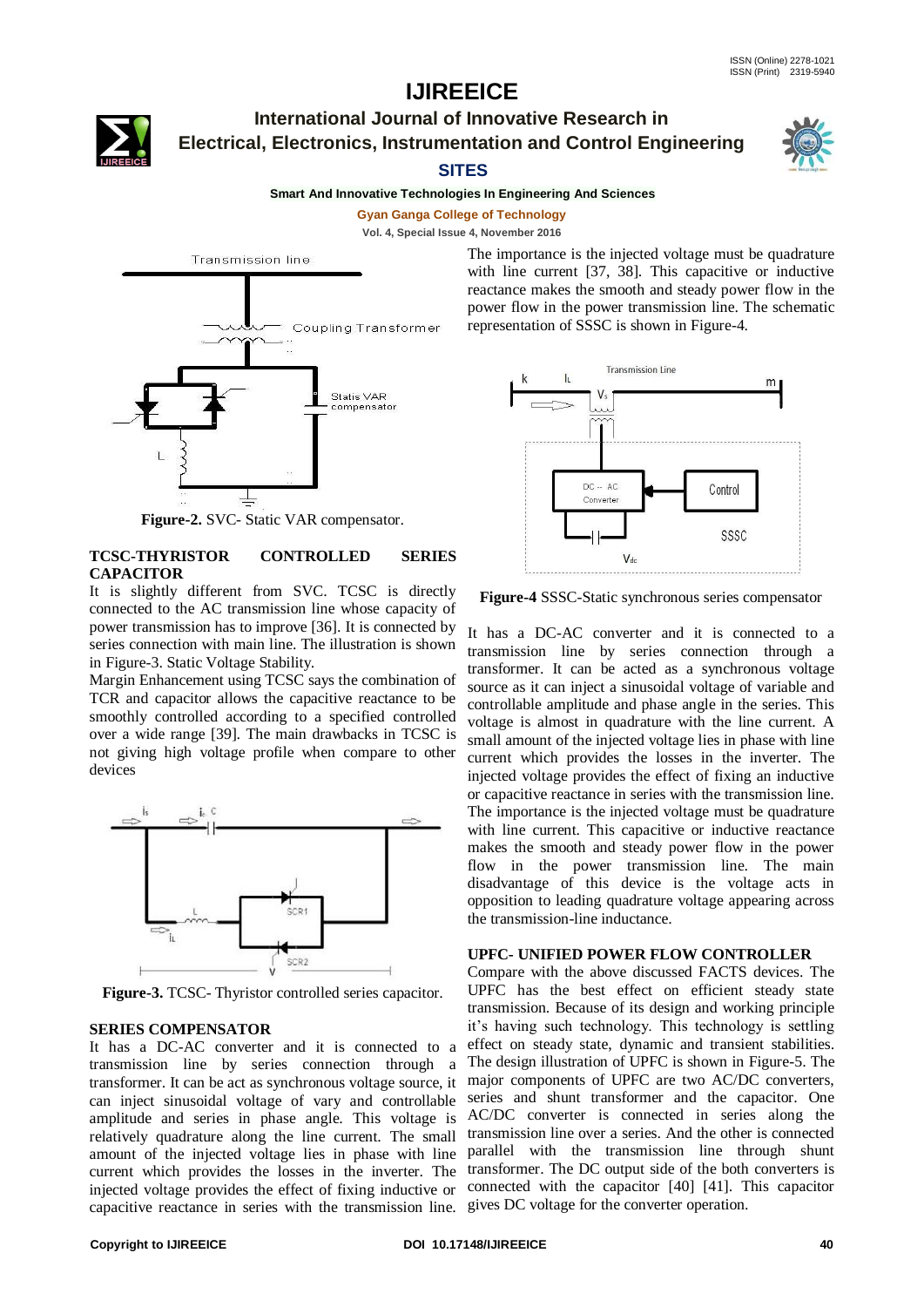

## **International Journal of Innovative Research in Electrical, Electronics, Instrumentation and Control Engineering**





#### **Smart And Innovative Technologies In Engineering And Sciences**

**Gyan Ganga College of Technology Vol. 4, Special Issue 4, November 2016**



**Figure-5.** UPFC-unified power flow controller.

Now the entire system of Unified Power Flow Controller is adept of both supplying and absorbing real and reactive power from the system. The power balance between the series and shunt converter is a precondition to retain a constant voltage across the DC capacitor. The power flow capacity and transient stability are improved by series branch of UPFC which inject the voltage of variable magnitude and phase angle. These series branch can exchange real power with a transmission line to improve above said quality of transmission line. The shunt branch of UPFC system is exchanging a current and power factor angle of controllable magnitude with the power system. It is ordinarily controlled to balance the real power absorption or injection into the power system by the series branch, plus the losses by regulating the DC voltage at the desired value.

### **IPFC- INTEGRAL POWER FLOW CONTROLLER**



**Figure-6.** IPFC-integral power flow controller

The major components used in UPFC devices are shunt transformer, series transformer, and VSC and capacitor bank. The schematic representation of UPFC is shown in Figure-5. Compare with other FACTS devices UPFC is simple in design. The working principle of UPFC is given below. For UPFC the connection between the shunt VSC and series VSC allows active power exchange of the two and reactive power flow. The shunt VSC regulates the bus

voltage and satisfies the balance of power circulation through the DC capacitor. The operation of GUPFC is similar to a UPFC with the only difference being the GUPFC having multiple series VSCs which can control the power flow on multiple lines. For IPFC two series VSCs connect to each other at the DC bus so one of them (assumed as the Master VSC) can control both line active and reactive power and the other one (assumed as the Slave VSC) can only regulate line active power supporting sufficient active power to the Master VSC through the DC tie

#### **DPFC- DISTRIBUTED POWER FLOW CONTROLLER**

All FACTS devices which we have discussed in above topics are not seen widespread commercial acceptance because of high voltage (up to 345KV), high power (multi -hundred MVA), high cost etc., and [19]. But the concept of D-FACTS devices has recently been proposed as an alternative approach for realizing the functionality of FACTS devices. Here it is proposed to design Distributed Power Flow Controller (DPFC) which is derived from UPFC. UPFC- common DC link=DPFC. Here the absence of a common DC link between the converters increases the reliability of the system. Here active power exchange between series and shunt converter is through the transmission lines at a third harmonic frequency. Here it is proposed to use multiple small size phase converters instead of one large size three phase series converter. The schematic representation of D-FACTS devices is shown in Figure-7.



**Figure-7.** DPFC-distributed power flow controller.

VSCs so the series VSC can control both the line active the definite value of L. This AVI controlling the The major components of D-FACTS devices are single turn transformer, single phase voltage source inverter, filter and controlling module, and the self-production module, which is essential for practical implementation [41]. The rating of single D-FACTS devices is about 10 KVA and number D-FACTS devices are clamped on the power line as shown in Figure-7. By equivalent to the inductance and transformer it can also be controlled as the negative inductance. The value of AVI can be change with impedance of a transmission line accordingly power flow